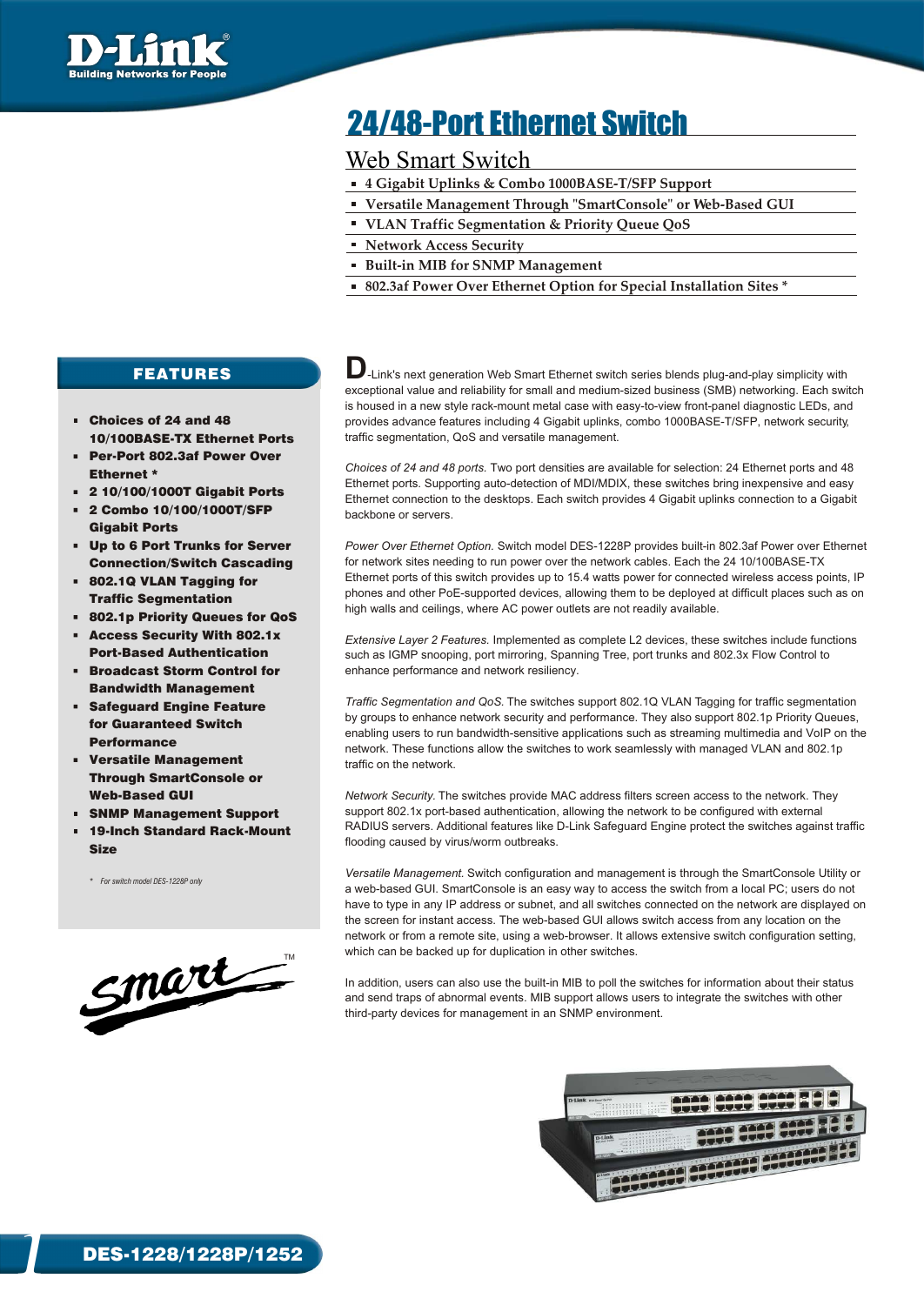



| <b>Technical Specifications</b> |                                    | <b>DES-1228</b>                                              | <b>DES-1228P</b>                               | <b>DES-1252</b>                                 |  |  |  |
|---------------------------------|------------------------------------|--------------------------------------------------------------|------------------------------------------------|-------------------------------------------------|--|--|--|
|                                 |                                    | <b>Report Follows</b>                                        | <b>AND REAL PROPERTY</b>                       |                                                 |  |  |  |
| <b>Interface</b>                | 10/100BASE-TX Ports                | 24                                                           | 24 (With Per Port 802.3af PoE)                 | 48                                              |  |  |  |
|                                 | 10/100/1000BASE-T Ports            | $\overline{c}$                                               | $\overline{c}$                                 | $\overline{2}$                                  |  |  |  |
|                                 | Auto-Negotiation of Network Speed  | $\sqrt{}$                                                    | $\sqrt{}$                                      | $\sqrt{}$                                       |  |  |  |
|                                 | Auto-MDI/MDIX                      | √                                                            | $\sqrt{}$                                      | $\sqrt{}$                                       |  |  |  |
|                                 | 802.3x Flow Control                | $\sqrt{}$                                                    | $\sqrt{}$                                      | $\sqrt{}$                                       |  |  |  |
|                                 | Combo 10/100/1000BASE-T/SFP        | $\overline{2}$                                               | $\overline{2}$                                 | $\overline{2}$                                  |  |  |  |
|                                 | Switch Fabric                      | 12.8Gbps                                                     | 12.8Gbps                                       | 17.6Gbps                                        |  |  |  |
|                                 | Packet Forwarding Rate             | 9.52Mpps                                                     | 9.52Mpps                                       | 13.1Mpps                                        |  |  |  |
| <b>Performance</b>              | Packet Buffer                      | 128KB                                                        | <b>128KB</b>                                   | <b>128KB</b>                                    |  |  |  |
|                                 | <b>MAC Address Table</b>           | <b>8K Entries</b>                                            | <b>8K Entries</b>                              | 8K Entries                                      |  |  |  |
|                                 | Suppied PoE Power Per Port         | $\overline{\phantom{m}}$                                     | 15.4 Watts                                     | ٠                                               |  |  |  |
|                                 | Total Suppied PoE Power Per Device |                                                              | 170 Watts                                      |                                                 |  |  |  |
| <b>Power</b>                    | Power Supply                       | 100 to 120VAC, 200 to 240VAC, 50/60Hz, Internal Power Supply |                                                |                                                 |  |  |  |
|                                 | Power Consumption (Max.)           | 18.35 Watts                                                  | 222 Watts                                      | 26.2 Watts                                      |  |  |  |
|                                 | BTU/Hr.                            | 62.75                                                        | 757.51                                         | 86.95                                           |  |  |  |
|                                 | Ventilation                        | Fanless                                                      | 4 40 x 40mm DC Fans                            | Fanless                                         |  |  |  |
|                                 | <b>Dimensions</b>                  | 440 x 140 x 44 mm (17.32 x 5.51 x 1.73 inches)               | 440 x 209 x 44 mm (17.32 x 8.23 x 1.73 inches) | 440 x 310 x 44 mm (17.32 x 12.20 x 1.73 inches) |  |  |  |
|                                 | Size                               | 19-Inch Rack-Mount Width, 1U Height                          |                                                |                                                 |  |  |  |
|                                 | Weight                             | 2.08 kg (4.58 lbs)                                           | 3.20 kg (7.05 lbs)                             | 3.72 kg (8.20 lbs)                              |  |  |  |
| Physical &                      | <b>Operating Temperature</b>       | 0°C to 40°C (32°F to 104°F)                                  |                                                |                                                 |  |  |  |
| <b>Environmental</b>            | Storage Temperature                | -10°C to 70°C (14°F to 158°F)                                |                                                |                                                 |  |  |  |
|                                 | <b>Operating Humidity</b>          | 10% to 90% RH                                                |                                                |                                                 |  |  |  |
|                                 | <b>Storage Humidity</b>            | 5% to 90% RH                                                 |                                                |                                                 |  |  |  |
|                                 | EMI                                | FCC Class A, CE, VCCI, C-Tick                                |                                                |                                                 |  |  |  |
|                                 | Safety                             | cUL                                                          |                                                |                                                 |  |  |  |